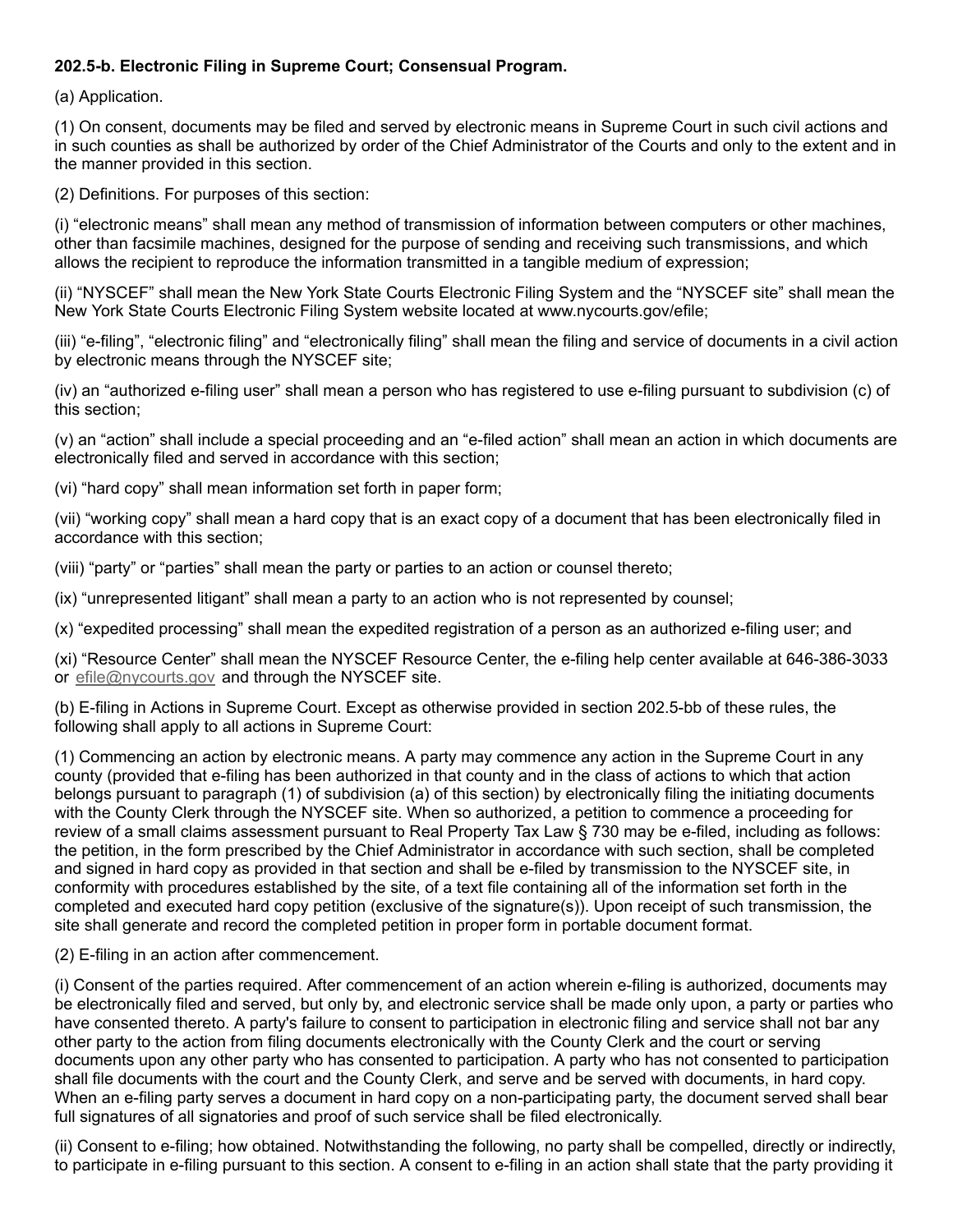agrees to the use of e-filing in the action and to be bound by the filing and service provisions in this section. A party who has commenced an action electronically shall serve upon the other parties together with the initiating documents a notice of e-filing in a form approved by the Chief Administrator. Such notice shall provide sufficient information in plain language concerning e-filing. Except for an unrepresented litigant, a party served with such a notice shall promptly record his or her consent electronically in the manner provided at the NYSCEF site or file with the court and serve on all parties of record a declination of consent.An unrepresented litigant is exempt from having to file and serve documents electronically in accordance with this section and need not respond to the notice described herein; except that he or she may file a consent to participate in e-filing provided the clerk shall first have explained his or her options for e-filing in plain language, including the option for expedited processing, and inquired whether he or she wishes to participate. Where an unrepresented litigant opts to file a consent hereunder, it shall be documented in the case file in a manner prescribed by the Chief Administrator. Provided, however, that where an unrepresented litigant chooses to participate in e-filing in accordance with these rules, he or she may at any time opt out of such participation by presenting the clerk of the court with a form so declaring. The filing of a consent to e-filing hereunder shall not constitute an appearance in the action under CPLR 320.

(iii) Documents previously filed with the court; termination or modification of e-filing procedures. When an action becomes subject to e-filing, the court may direct that documents previously filed in the action in hard copy be filed electronically by the parties. The court may at any time order discontinuation of e-filing in such action or modification of e-filing procedures therein in order to prevent prejudice and promote substantial justice.

(iv) Conversion of pending actions. Where procedurally permitted, upon court direction, an application by a party to the court, or a stipulation among the parties, a pending action may be converted to electronic form. Such direction, application, or stipulation must be served on all parties to the action and filed with proof of service. The County Clerk may require the parties to furnish previously filed hard copy documents in electronic form.

(c) Authorized E-filing Users, Passwords and Registration.

(1) Registration required. Documents may be filed or served electronically only by a person who has registered as an authorized e-filing user or as otherwise provided in this subdivision.

(2) Registering as an authorized e-filing user.

(i) Who may register. An attorney admitted to practice in the State of New York, or a person seeking to serve as an authorized e-filing agent on behalf of attorneys of record in an e-filed action or actions (hereinafter "filing agent") may register as an authorized e-filing user of the NYSCEF site. An attorney admitted pro hac vice in an action, an unrepresented litigant, or a person who has been authorized in writing by an owner or owners of real property to submit a petition as provided in section 730 of the Real Property Tax Law and who has been licensed to engage in such business as required by the jurisdiction in which the business is operated (hereinafter "small claims assessment review filing agent") may also register as an authorized e-filing user, but solely for purposes of such action or, in the case of a small claims assessment review filing agent, solely for those proceedings under section 730 of the Real Property Tax Law in which he or she has been authorized to submit a petition.

(ii) How to register. Registration shall be on a form prescribed by the Chief Administrator. If so provided by the Chief Administrator, registration shall not be complete until the registering person has been approved as an e-filing user. An authorized e-filing user shall notify the Resource Center immediately of any change in the information provided on his or her registration form.

(3) Identification and password. Upon registration, an authorized e-filing user shall be issued a confidential User Identification Designation ("User ID") and a password by the Unified Court System ("UCS"). An authorized e-filing user shall maintain his or her User ID and password as confidential, except as provided in paragraph (4) of this subdivision. Upon learning of the compromise of the confidentiality of either the User ID or the password, an authorized e-filing user shall immediately notify the Resource Center. At its initiative or upon request, the UCS may at any time issue a new User ID or password to any authorized e-filing user.

(4) User ID and password; use by authorized person. An authorized e-filing user may authorize another person to file a document electronically on his or her behalf in a particular action using the User ID and password of the user, but, in such event, the authorized e-filing user shall retain full responsibility for any document filed.

(d) Electronic Filing of Documents.

(1) Electronic Filing of Documents.

(i) Electronic filing required; format of e-filed documents; statement of authorization. In any action subject to e-filing, all documents required to be filed with the court by an e-filing party shall be filed and served electronically, except as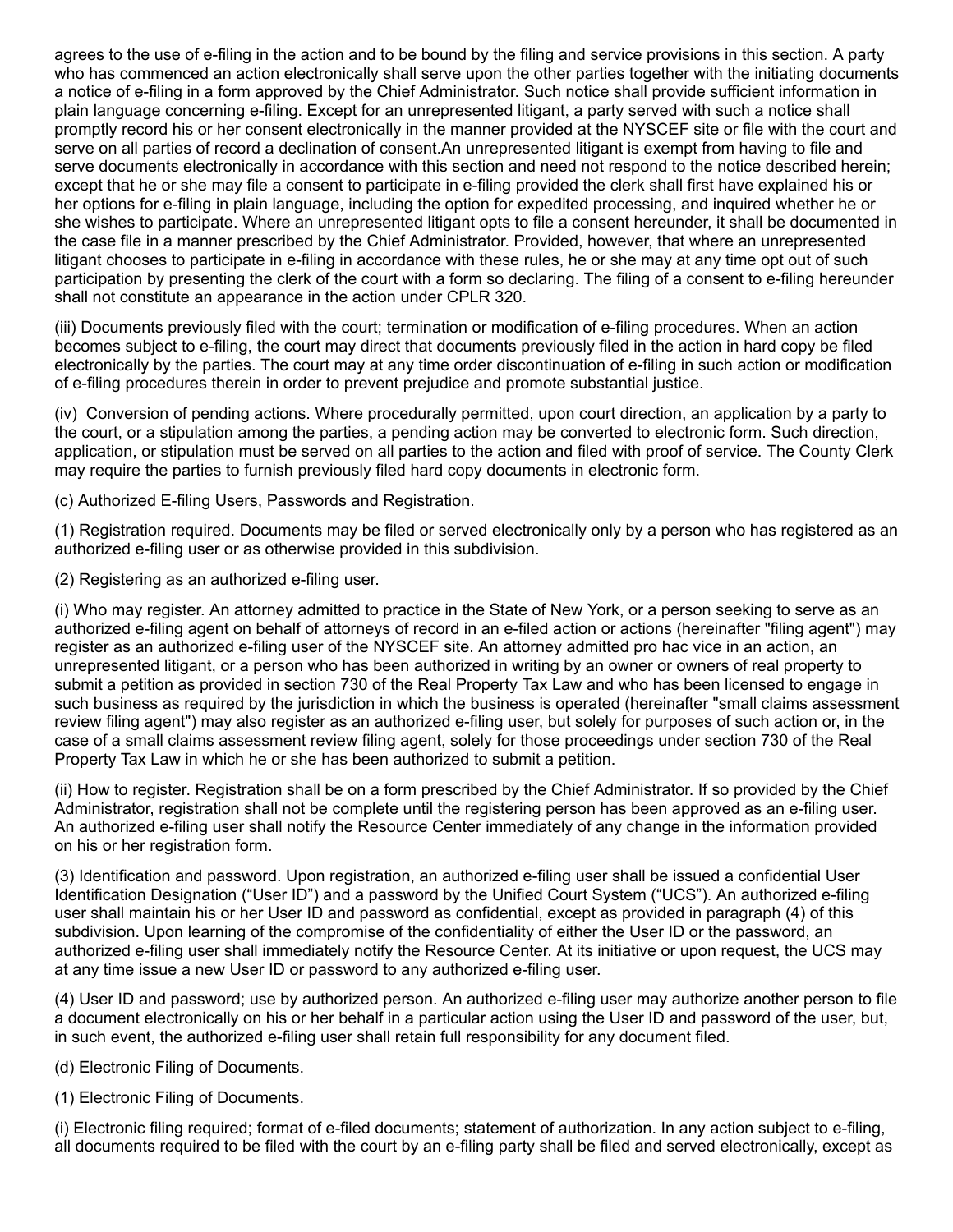provided in this section. All e- filed d ocuments shall comply with the technical requirements set forth at the NYSCEF site.

(ii) Filing agent; statement of authorization. A filing agent (other than one employed by a governmental entity) shall efile a statement of authorization from counsel of record in an action, in a form approved by the Chief Administrator, prior to or together with the first e-filing in that action by the agent on behalf of that counsel.

(iii) Emergency exception; other hard copy filings. Documents that are required to be filed and served electronically in accordance with this section or paragraph (1) of subdivision (c) of section 202.5-bb of these rules may nevertheless be filed and served in hard copy where required by statute or court order, where the document is an application that may by statute be presented without notice, or provided the document is accompanied by the affirmation or affidavit of the filing attorney or unrepresented litigant stating that: (1) a deadline for filing and service fixed by statute, rule or order of the court will expire on the day the document is being filed and served or on the following business day; and (2) the attorney, filing agent therefor , or unrepresented litigant is unable to file and serve such document electronically because of technical problems with his or her computer equipment or Internet connection. In the event a filer shall file and serve documents in hard copy pursuant to this sub paragraph, each such document shall include the notice required by the immediately following sub paragraph, and the filer shall file those documents with the NYSCEF site within three business days thereafter.

(iv) Form of notice required on hard copy filing. Where an action is subject to e-filing and a party (other than an unrepresented litigant who is not participating in e-filing) or attorney seeks to file a document therein in hard copy, such document shall include, on a separate page firmly affixed thereto, a notice of hard copy submission, in a form approved by the Chief Administrator, that states the reason why the document is being filed in hard copy form.

(2) Payment of Fees. Whenever documents are filed electronically that require the payment of a filing fee, the person who files the documents shall provide therewith, in payment of the fee: (i) such credit card information as shall be required at the NYSCEF site to permit a card to be charged by the County Clerk; or (ii) the form or information required by the County Clerk to permit him or her to debit an account maintained with the County Clerk by an attorney or law firm appearing for a party to the action; or (iii) such information as shall be required at the NYSCEF site to permit an automated clearing house debit to be made; or (iv) any other form of payment authorized by the Chief Administrator. Notwithstanding the foregoing, where permitted by the County Clerk, an authorized e-filing user who electronically files documents that require the payment of a filing fee may cause such fee to be paid thereafter at the office of the County Clerk.

(3) Filing and receipt of documents; notification.

(i) When documents are filed. Documents may be transmitted at any time of the day or night to the NYSCEF site. A document other than an order or judgment is filed when its electronic transmission or, in the case of a petition that is e-filed by submission of a text file as provided in subdivision (b)(1) of this section, the electronic transmission of the text file is recorded at that site, provided, however, that where payment of a fee is required upon the filing of a document, the document is not filed until transmission of the document and the information or form or information as required in (i), (ii) or (iii) of paragraph (2) of this subdivision has been recorded at the NYSCEF site; or, if no transmission of that information or form or information is recorded, where permitted by the County Clerk, until payment is presented to the County Clerk.

(ii) Notification. No later than the close of business on the business day following the electronic filing of a document, a notification, in a form prescribed by the Chief Administrator, shall be transmitted electronically by the NYSCEF site to the person filing such document and the e-mail service addresses of all other participating parties in such action.When documents initiating an action are filed electronically, the County Clerk shall assign an index number or filing number to the action and that number shall be transmitted to the person filing such documents as part of the notification. If, where permitted, payment is submitted after the initiating documents have been transmitted electronically, the County Clerk shall assign the number upon presentation of that payment.

(iii) Correction. If a document filed electronically is subsequently discovered to contain confidential data – including but not limited to trade secrets, information protected by confidentiality agreement, or personal confidential information as defined by statute or court rule – or otherwise to have been filed in error, the filer or another party or affected person may (1) notify the parties and any non-party filers in the action of the confidentiality issue or other error raised by the filing, and of his or her intention to seek judicial relief to correct the filing; (2) following such notification, request that the appropriate County Clerk, exercising his or her administrative discretion, place the document temporarily in "restricted" status on the NYSCEF site, to be made available for viewing by court staff and the parties but not the general public; and (3) file an application to correct the filing by order to show cause within five business days of such notification (or such time as the court may direct), including a request for preliminary injunctive relief limiting interim disclosure of the document at issue. Unless otherwise directed by the court, any document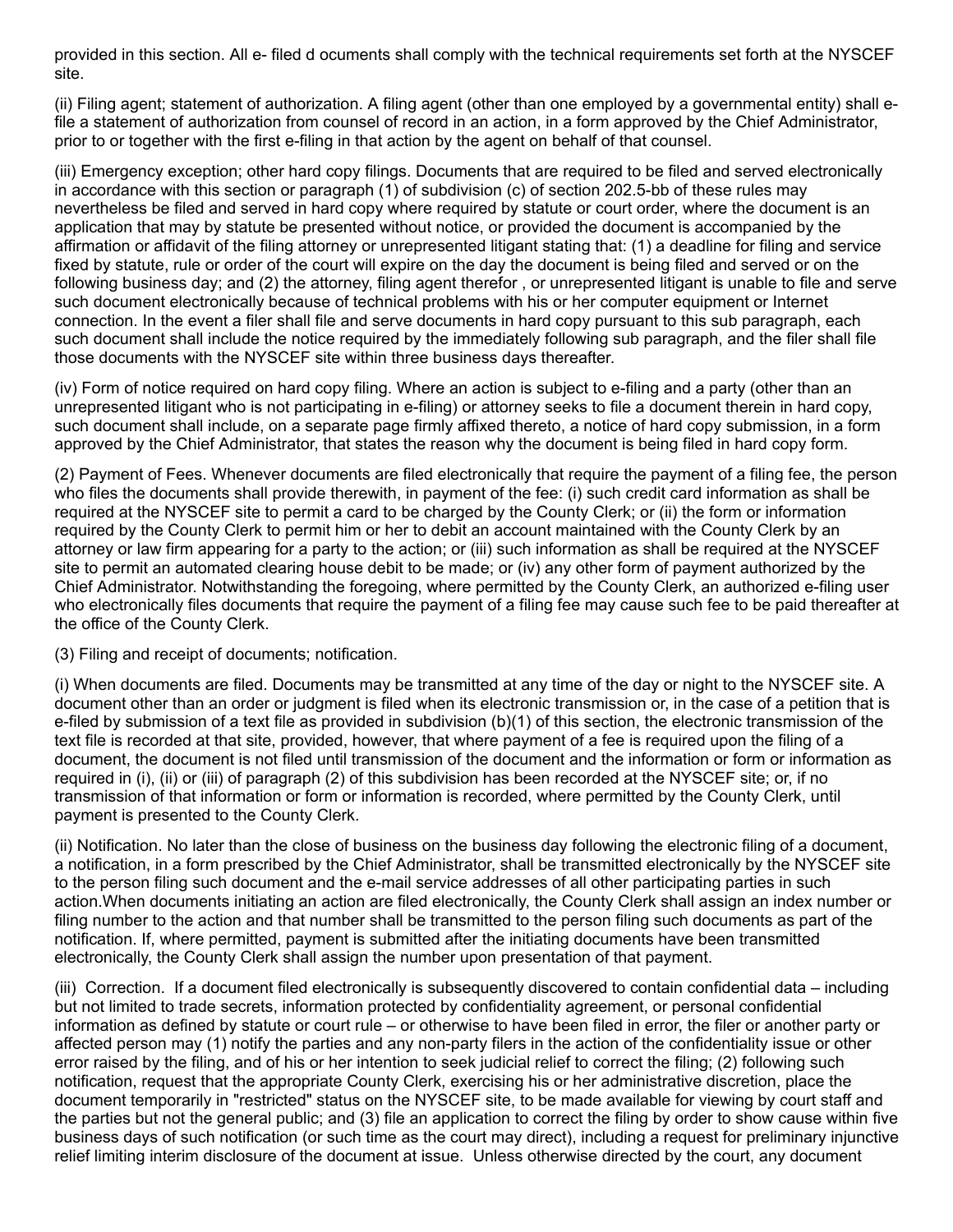placed in restricted status in response to such a request shall be returned to public view upon expiration of this five day period. The Chief Administrator of the Courts shall promulgate forms to implement this process.

(4) Official record; maintenance of files . When a document has been filed electronically pursuant to this section, the official record shall be the electronic recording of the document stored by the County Clerk. The County Clerk or his or her designee may scan and e-file documents that were filed in hard copy in an action subject to e-filing or maintain those documents in hard copy form. All documents separately maintained by the County Clerk as the official electronic record shall also be filed in the NYSCEF system. Where a document that was filed in hard copy is thereafter e-filed, the filing date recorded in NYSCEF shall be the date of hard copy filing. A County Clerk who maintains documents in hard copy form in a particular matter shall so indicate in the NYSCEF record.

(5) Working copies. The court may require the parties to provide working copies of documents filed electronically. In such event, each working copy shall include, firmly affixed thereto, a copy of a confirmation notice in a form prescribed by the Chief Administrator.

(6) Decisions, orders and judgments. Unless the court directs otherwise, any document that requires a judge's signature shall be transmitted electronically and in hard copy to the court. Except where the Chief Administrator authorizes use of electronic signatures, decisions, orders and judgments signed by a judge shall be signed in hard copy. All signed decisions, orders and judgments shall be converted into electronic form and transmitted to the NYSCEF site by the appropriate clerk.

(7) Exhibits and other documents in hard copy. Notwithstanding any other provision of this section, and subject to such guidelines as may be established by the Chief Administrator, the County Clerk or his or her designee may require or permit a party to file in hard copy, in accordance with procedures set by the County Clerk or designee, an exhibit or other document which it is impractical or inconvenient to file electronically.

(e) Signatures.

(1) Signing of a document. An electronically filed document shall be considered to have been signed by, and shall be binding upon, the person identified as a signatory, if:

(i) it bears the physical signature of such person and is scanned into an electronic format that reproduces such signature; or

(ii) the signatory has electronically affixed the digital image of his or her signature to the document; or

(iii) it is electronically filed under the User ID and password of that person; or

(iv) in a tax certiorari action in which the parties have stipulated to this procedure, it is an initiating document that is electronically filed without the signature of the signatory in a form provided above in this subparagraph, provided that, prior to filing, the document is signed in full in hard copy (which hard copy must be preserved until the conclusion of all proceedings, including appeals, in the case in which it is filed);

(v) in a small claims assessment review proceeding, it is a petition recorded by the NYSCEF site upon the filing of a text file as provided in subdivision (b)(1) of this section, provided that prior to filing, the document was signed in full in hard copy (which hard copy must be preserved until the conclusion of all proceedings in the matter, including article 78 review and any appeals, and must be made available during the proceeding upon request of the respondent or the court); or

(vi) it otherwise bears the electronic signature of the signatory in a format conforming to such standards and requirements as may hereafter be established by the Chief Administrator.

(2) Compliance with Part 130. A document shall be considered to have been signed by an attorney or party in compliance with section 130-1.1-a of the Rules of the Chief Administrator (22 NYCRR §130-1.1-a) if it has been signed by such attorney or party as provided in paragraph (1) of this subdivision and it bears the signatory's name.

(3) Certification of Signature. A judge, party or attorney may add his or her signature to a stipulation or other filed document by signing and filing, or causing to be filed, a Certification of Signature for such document in a form prescribed by the Chief Administrator.

(f) Service of Documents.

(1) Service of initiating documents in an action. Initiating documents may be served in hard copy pursuant to Article 3 of the CPLR, or, in tax certiorari cases, pursuant to the Real Property Tax Law, and shall bear full signatures as required thereby, or by electronic means if the party served agrees to accept such service. In the case of a proceeding to review a small claims assessment where the petition has been e-filed by the submission of a text file as provided in subdivision (b)(1) of this section, a hard copy of the petition, fully completed and signed as set forth in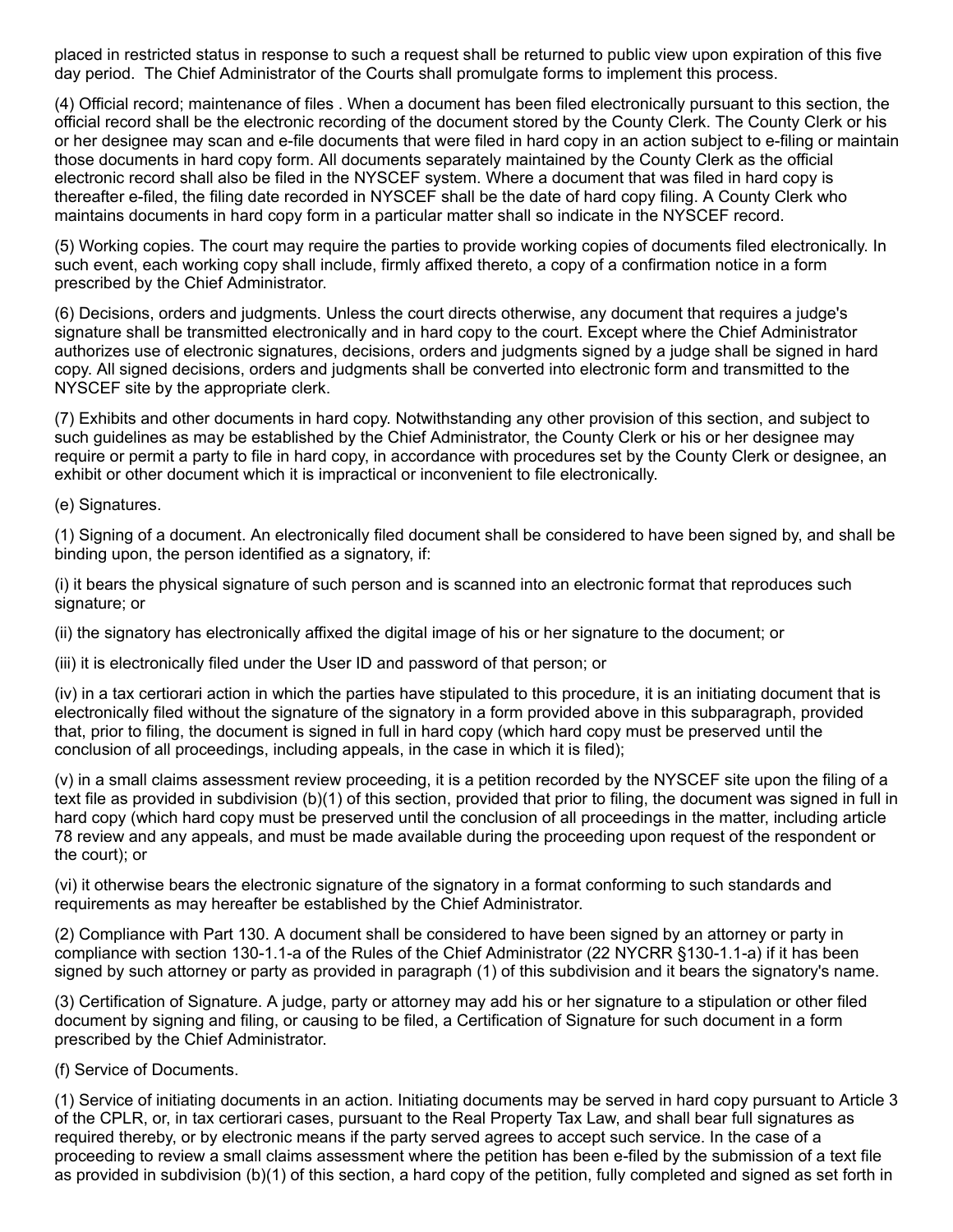that subdivision, shall be mailed, and shall be served upon the assessing unit or tax commission, as provided in Section 730 of the Real Property Tax Law, unless otherwise stipulated. A party served by electronic means shall, within 24 hours of service, provide the serving party or attorney with an electronic confirmation that the service has been effected.

(2) Service of interlocutory documents in an e-filed action.

(i) E-mail address for service. The e-mail service address recorded at the time of registration is the e-mail address at which service of interlocutory documents on that party may be made through notification transmitted by the NYSCEF site. It is the responsibility of each filing user to monitor that address and promptly notify the Resource Center in the event of a change in his or her e-mail service address.

(ii) How service is made. An e-filing party causes service of an interlocutory document to be made upon another party participating in e-filing by filing the document electronically. Upon receipt of an interlocutory document, the NYSCEF site shall automatically transmit electronic notification to all e-mail service addresses in such action. Such notification shall provide the title of the document received, the date received, and the names of those appearing on the list of e-mail service addresses to whom that notification is being sent. Each party receiving the notification shall be responsible for accessing the NYSCEF site to obtain a copy of the document received. Except as provided otherwise in subdivision (h) (2) of this section, the electronic transmission of the notification shall constitute service of the document on the e-mail service addresses identified therein; however, such service will not be effective if the filing party learns that the notification did not reach the address of the person to be served. Proof of such service will be recorded on the NYSCEF site. A party may, however, utilize other service methods permitted by the CPLR provided that, if one of such other methods is used, proof of that service shall be filed electronically.

(g) Addition of Parties in a Pending E-Filed Action.

A party to be added in an action subject to e-filing shall be served with initiating documents in hard copy together with the notice of e-filing.

(h) Entry of Orders and Judgments and Notice of Entry.

(1) Entry; date of entry. In an action subject to e-filing, the County Clerk or his or her designee shall file orders and judgments of the court electronically and enter them. The County Clerk may affix a filing stamp to orders or judgments by stamping the original hard copy document before filing it electronically or by affixing a stamp to the document after it has been electronically filed. The filing stamp shall be proof of the fact of entry and the date and time thereof. The date of entry shall be the date shown on the stamp, except that if the County Clerk receives an order or judgment and places a filing stamp and date thereon reflecting that the date of receipt is the date of filing but does not e-file the document until a later day, the Clerk shall record at the NYSCEF site as the date of entry the date shown on the filing stamp.

(2) Notification; service of notice of entry by parties. Upon entry of an order or judgment, the NYSCEF site shall transmit to the e-mail service addresses a notification of receipt of such entry, which shall not constitute service of notice of entry by any party. A party shall serve notice of entry of an order or judgment on another party by serving a copy of the order or judgment and written notice of its entry. A party may serve such documents electronically by filing them with the NYSCEF site and thus causing transmission by the site of notification of receipt of the documents, which shall constitute service thereof by the filer. In the alternative, a party may serve a copy of the order or judgment and written notice of its entry in hard copy by any method set forth in CPLR 2103 (b) (1) to (6). If service is made in hard copy by any such method and a copy of the order or judgment and notice of its entry and proof of such hard copy service are thereafter filed with the NYSCEF site, transmission by NYSCEF of notification of receipt of those documents shall not constitute additional service of the notice of entry on the parties to whom the notification is sent.

(i) Technical Failures. The NYSCEF site shall be considered to be subject to a technical failure on a given day if the site is unable to accept filings or provide access to filed documents continuously or intermittently over the course of any period of time greater than one hour after 12:00 noon of that day. Notice of all such technical failures shall be provided on the site. When e-filing is hindered by a technical failure, a party may file with the appropriate clerk and serve in hard copy. With the exception of deadlines that by law cannot be extended, the time for filing of any document that is delayed due to technical failure of the site shall be extended for one day for each day on which such failure occurs, unless otherwise ordered by the court. In the event an attorney or party shall file and serve documents in hard copy pursuant to this paragraph, each such document shall include the notice required by paragraph (1) of subdivision (d) of this section, and the filer shall file those documents with the NYSCEF site within three business days after restoration of normal operations at that site.

(j) Electronic Filing of Discovery Materials. In any action subject to e-filing, parties and non-parties producing materials in response to discovery demands may enter into a stipulation, which shall be e-filed, authorizing the